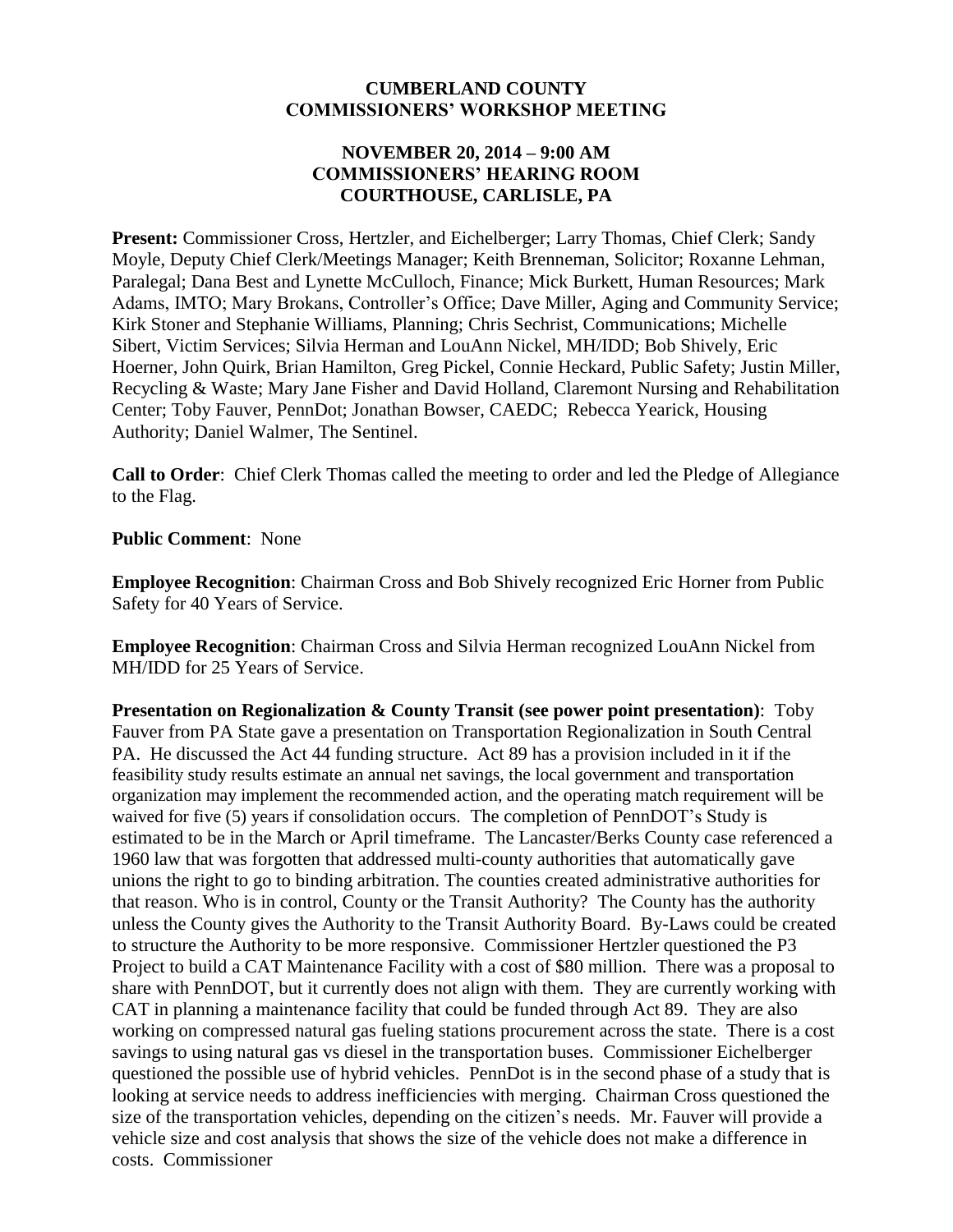Eichelberger questioned if would be a good time to revisit the past Corridor I proposal. Mr. Fauver's opinion is that this area does not have the density. The cost containment language requirements in Act 44, CAT requires the county to meet the local match, but determining the match is unclear. PennDot can provide that information on the minimum requirement. CAT may have a system that evens out capital match local requirements and requests the minimum that they need for operating and an amount for capital, weather they use all that capital in that year or not, but it evens funds when they have larger capital spikes when they have a match.

**Cumberland Area Economic Development Corporation:** Jonathan Bowser reviewed the \$400,000 USDA Grant. In September, they were awarded a USDA Grant through the Department of Agricultural. During their October Board meeting, the Board approved acceptance of the grant. This will add additional funds to their \$1.5 million dollar balance and assist with retention and expansion for Agriculture businesses. The loan amounts will be in the range of \$25,000 to \$100,000. They will close on the grant by end of year and market for loans in years 2015/2016 at an interest rate of approximately 3.5%.

# **Contracts/Grants**: (Sandy Moyle)

- a. **Aging and Community Services Agreements:** Dave Miller reviewed the following:
	- MedCenter Display (Advertising Agreement) *1 year service for digital advertising health education - \$4,800/yr.*
- b. **Claremont Nursing & Rehab Center Agreements:** Mary Jane Fisher/David Holland reviewed the following:
	- Discussion of Proposed 2015 Rates for the Nursing Home
	- Corporate Banking Resolution between Cumberland County and F & M Trust – *signatures are needed from new administration.- Item Tabled*
	- Annual Review of CNRC Governing Body Bylaws *Item Tabled*
	- Annual Review of CNRC Notice of Nondiscrimination Policy *Item Tabled*
	- Annual Review of CNRC Admissions Statement Policy *Item Tabled*
	- Annual Review of CNRC Statement of Equal Employment Opportunity Policy - *Item Tabled*

*The Commissioners requested clarification on the above listed Annual Review material. These items are Tabled.*

- Credit Application with Comcast to Promote Grand Opening of Rehab Unit - \$8,500 open credit amount. The Commissioners questioned the details of the advertising. Chief Clerk Thomas explained the work that was put into the marketing plan. - *ItemTabled*
- Medicare Enrollment Application CMS-855A –Lynette McCulloch reviewed the following: *Requesting permission to add John Belko as the authorized official as the contracted managing employee for Claremont*. *This item is Tabled*.
- c. **District Attorney/Victim Services Grants:** Michelle Seibert reviewed the following:
	- Rights and Services Act (RASA) Grant Modification (see attached) *Due November 30th .* - *Includes \$8,000 transferred to salaries, erp, pms law enforcement.*
	- STOP Grant Modification(see attached) *for YWCA*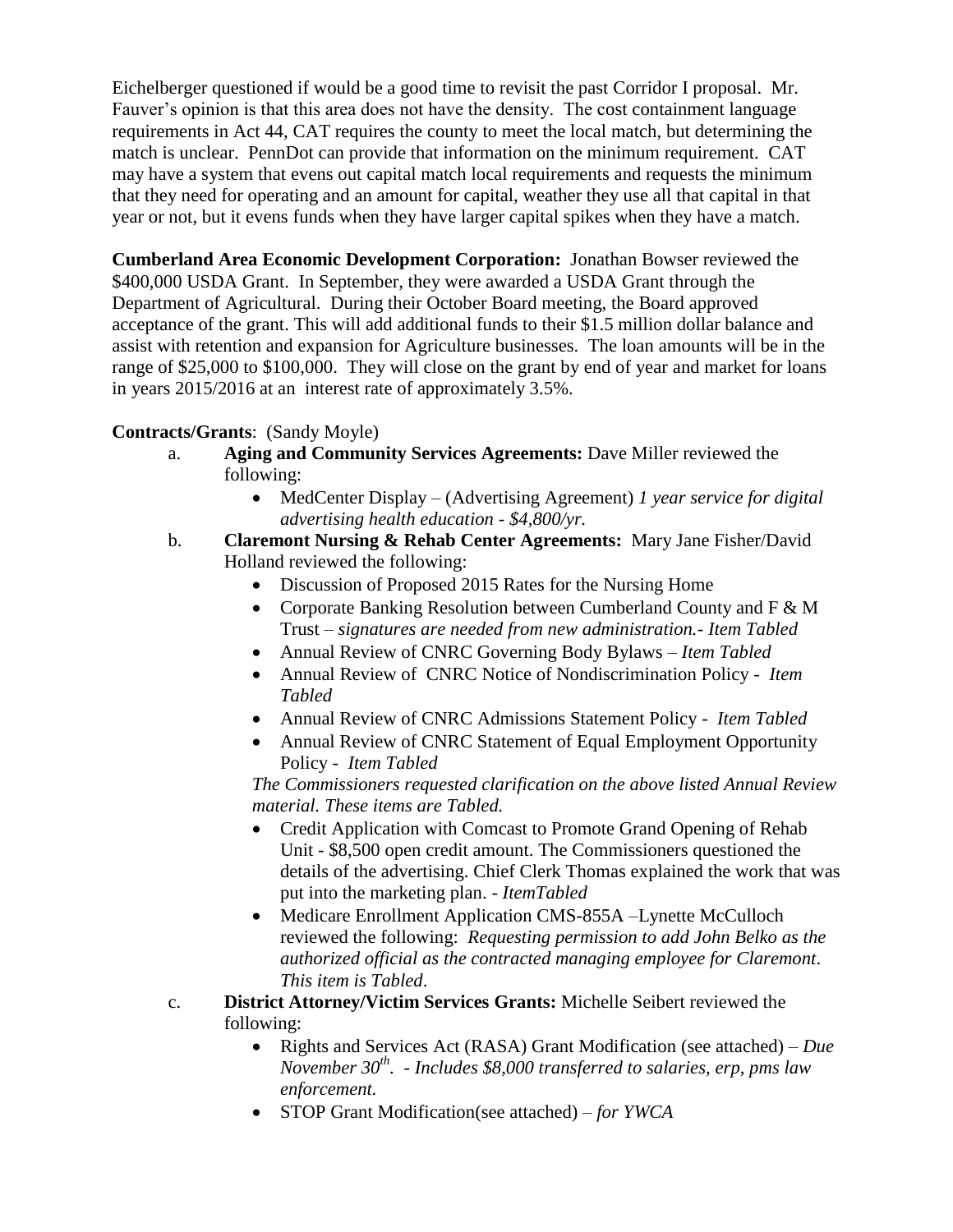- NAVAA Grant Acceptance *\$3,289 for 2015 Victims Rights Rally. November 13th the notice was received with a 10-day turnaround time*. *Chairman Cross moved to approve the grant. Commissioner Hertzler seconded the motion and it unanimously carried.*
- d. **Library System:** Commissioner Eichelberger reviewed the following:
	- Request Commissioners Consent to Transfer \$349,155 from Strategic Development Fund to Operating Fund on 2015 – *This is annual draw reserve from additional monies from the library tax, which will close the budget gap.*
- e. **Planning:** Stephanie Williams/Kirk Stoner reviewed the following:
	- Land Partnership Grant Recommendations (see attached memo and spreadsheet) – *\$128,000 funding available from act 13 funds. Received 15 grant applications totaling \$145,000. Commissioner Eichelberger asked if we have ever not awarded all. Stephanie Williams stated no. Commissioner Hertzler questioned the municipalities that received 50% of requested amount. Stephanie stated it is a dollar per dollar match. Rebecca Yearick reviewed her experience in seeing all the projects come together with the funding provided.*
	- Repairs to Bishop Bridge *Kirk Stoner- The bridge was closed in June of this year. Planning worked with York County and had public outreach on the project. HRG did another review and determined that the bridge be reopened for a shorter term until January 2015. A cost reduction from \$100,000 to \$62,000 will be shared with York County (see attached).*
	- Bishop Bridge Strategy *Kirk Stoner reviewed the strategy (see attached). Planning is looking at surrounding access roads. Solicitor stated it is needed and there are public safety factors to consider. The Commissioners have concerns of emergency services ease of passage on the surrounding access roads. A study shows 155 vehicles pass over bridge on a daily basis. Brian, HRG explained that making a small repair to the bridge is more detailed than realized.*
- f. **Public Safety Agreements:** Bob Shively reviewed the following:
	- Archonix Systems, LLC R*enewal of annual CAD contract 87,911 decrease from last year.*
	- Mission Critical Partners, Inc. (Addendum) *extension of current contract not to exceed \$60,000. \$13,411 expense to date. Contract is for submission of annual 911plan requirements, wireless funding, and professional services for technology.*
	- Priority Dispatch *\$8,376.25 - no increase – for emergency medical dispatch protocols license for updates, cpr, childbirth, and choking.*
- g. **Veterans Affairs Agreement:** Neal Delisanti reviewed the following:
	- Metro Flag Company *– received quotes from three (3)companies. Lowest quote = .54 /flag - 9,720. Made in USA*

**Commercial Revitalization and Shopsteading Loan Program**: Rebecca Yearick reviewed the Gray Water Ops, LLC, owner Bill Zutell (see attached). New business expansion into a vacant building in New Cumberland and opens this Saturday, November  $22<sup>nd</sup>$ . He is requesting \$30,000 to expand the business for embroidery work and purchase additional equipment. Chairman Cross asked if he has internet sales. Rebecca stated he does, but his largest business is through his sales force.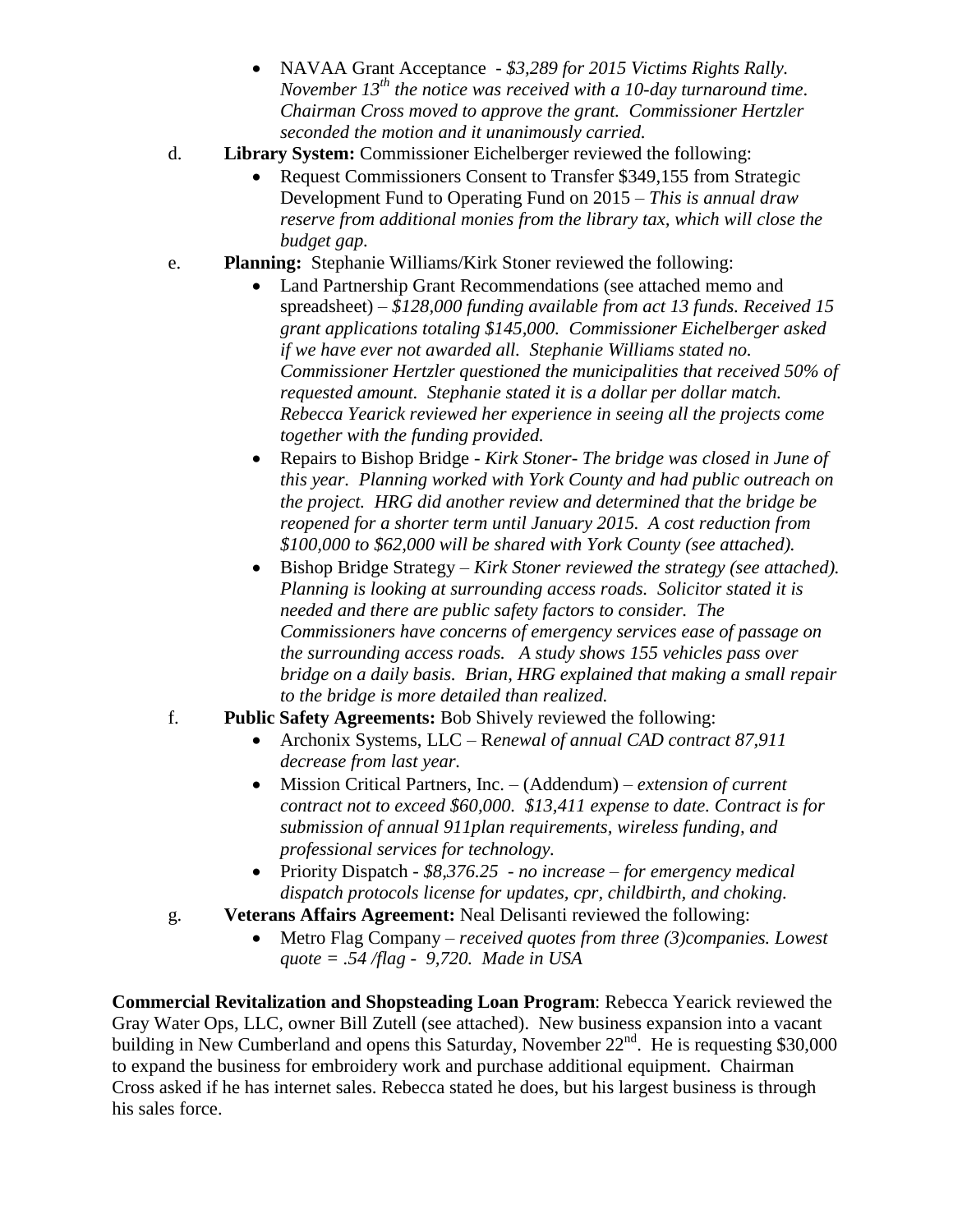**Cumberland County Commercial Façade Loan Program**: Rebecca Yearick reviewed the Recommendation to Become Cumberland Streetview Grant Program (see attached). This is similar to Carlisle Borough – Carlisle Street View. Requesting approval for a name change and other various program changes. Chairman Cross asked if they have to go before the Historical Society Board. Rebecca stated that they do work with the Historical Architectural Review Board (HARB). There is \$56,000 in loan funds available to use from the existing program since 2008. The Authority is requesting \$27,500 from CDBG funds for the year 2015 plus the existing balance to be combined into the new program for a total of \$83,500.00

### **Discussion of Capital Project Requests**: Mark Adams reviewed the following:

- a. IMTO Replacement of two Cisco Switches *replace damaged switches at the Old Prison - \$15,572.00- this is covered by insurance*.
- b. Kronos Implementation at the Public Safety building *for scheduling employees work time as they do at the Nursing Home and Prison. – Total cost - 23,187.80*

**Report of Bid Openings**: Solicitor Brenneman reviewed the following bids that were opened on November 17, 2014 (see attached):

- $\triangleright$  Heavy Maintenance and Repair Services for Industrial Composting Equipment
	- o Groff Tractor & Equipment for the Trommel Screen \$9,572.50 and the Windrow Turner for \$9,572.50
	- o Plasterer Equipment Co., Inc. for the Trommel Screen \$8,045.00 and the Windrow Turner for \$8,045.00
	- Towing and Light Maintenance and Repair Services for Heavy Duty Recycling Equipment and Vehicles
		- o Johns Mobile and Repair Towing \$10,675.00 and Maintenance \$4,800.00

All bidders are responsive bids and all the bids are in order. The Recycling & Waste Authority recommended approval at their Monday evening meeting.

**Authorize Advertising**: Chief Clerk Thomas reviewed the request to authorize advertising for Requesting Proposals for Claremont Nursing Home Management Services. – With the change in administration at the Claremont Nursing Home, the current temporary management with Premier provides time to advertise a competitive RFP for a longer term management service. The Solicitor will review the RFP.

**Vehicle Registration Fee Ordinance:** Solicitor Brenneman reviewed the request to authorize the Solicitor to Prepare and Advertise the \$5.00 Vehicle Registration Fee Ordinance. – A Law has been enacted that allows a County to collect a \$5.00 Vehicle Registration fee. This is done by an Ordinance and by the statute that enabled it to be done. It must be adopted and enacted, but no sooner that January  $1<sup>st</sup>$ , 2015. There is a 90 day period that a notice is given to PennDOT, then it becomes effective after that 90 day period. Solicitor Brenneman requested authorization to prepare and advertise the \$5.00 Vehicle Registration Fee Ordinance for consideration and enactment at the January 5, 2015 Board of Commissioners meeting. Chairman Cross moved to approve preparing and authorize advertising the Ordinance. Commissioner Hertzler seconded the motion and it unanimously carried. Commissioner Hertzler questioned if this has already been voted on requesting authorizing to prepare and advertise the ordinance. Solicitor Brenneman does not recall an ordinance being advertised on any particular date. This request will override any previous authorization. Commissioner Eichelberger questioned the timeframe to advertise. Solicitor Brenneman stated there is no timeframe. Chairman Cross made a motion to table the request to prepare and advertise the ordinance. Commissioner Eichelberger seconded the motion and it unanimously carried. Chief Clerk Thomas stated that the past ordinance request will be researched.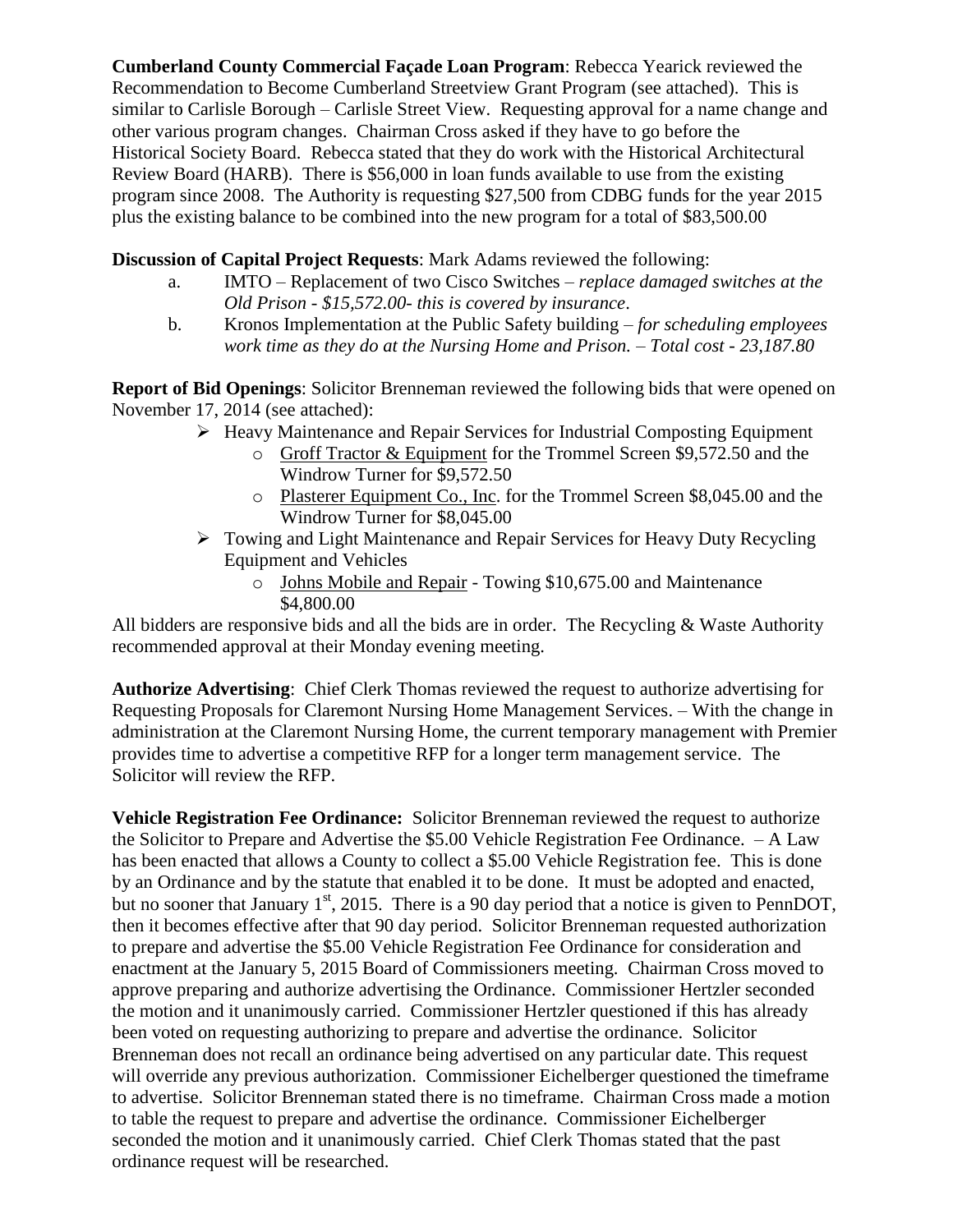# **Commissioners' Liaison Reports:**

# **Commissioner Cross:**

- Children and Youth was involved in a quality service review. It showed status over the past 30 days and practices the past 90 days. Stability, permanency, resources training, family, school, and individual education plans. Interaction with Courts and administration of the department were highly rated. Team Building training was suggested for families, schools, teachers, and physicians. It also showed the need for fathers to be more involved. Children & Youth Advisory Board met Monday, November 24<sup>th</sup>. Information was provided regarding the new mandated checks that will be required by a variety of agencies.
- Stop Violence Task Force met Friday, November 21<sup>st</sup>. PFA pamphlets were provided to Police Departments and the County.
- Central Penn Business Journal focused on Veterans workforce. County Veterans Affairs Director, Neal Delisanti was interviewed for a magazine article that highlighted opportunities and services for veterans.
- The Fall CCAP conference begins on Sunday, November  $23<sup>rd</sup>$ . They will be setting the top priorities for next year. The new president Craig Lehman from Lancaster County asked that Membership review the issue of 911.
- Commissioners meeting will be on Tuesday, November  $25<sup>th</sup>$  at 3:00 p.m.

# **Commissioner Hertzler:**

- Tri-County Community Action met on November  $6<sup>th</sup>$  and presented Terry Barley with a Certificate. Terry was recognized for 32 years of volunteer service. Sue Carbaugh from the counties IDD Department will serve on the Board. Alecia Covington had assistance from Tri-County services in finding a job.
- Attended the Veterans Day County Ceremony at the Old Courthouse. The music and Honor Guard had a very impressive presentation.
- Ag Land Preservation Board met Wednesday, November 14<sup>th.</sup> The 2014 farms preserved to be preserved are still in process. There will be two Board appointments and a developer position on the Board to replace Don Mowery who will retire from the board.
- The Aging Advisory Board will have two reappointments, one for Mary Bloom for a 3 year term and Rachel McKinney for a 3 year term to expire December 2017. Two Board members will retire due to term limitation, so Thank You letters should be sent to them.
- LEPC met last Thursday evening. There was a Special presentation by Carol Freedman, Administrative Officer for the State Department of Occupational Industrial Safety on PATTS which is Pennsylvania Two Tier System. Federal EPA'S online reporting system for organizations to report hazardous materials.
- Housing and Redevelopment Authority met last Friday, November 14<sup>th</sup> and approved modification to procedures and received an excellent review rating by HUD of 99%.
- Capital Region COG met on Monday, November  $17<sup>th</sup>$  and working on the final selection of a Firm to assist interested municipalities in a coordinated effort to save costs to comply with the States MS4 Storm Water Management permitting requirements.

### **Commissioner Eichelberger:**

- Recycling & Waste Authority met Monday and discussed bid results. Recycling will be the topic of a future finance meeting. Equipment demos were held at a municipal yard waste site to provide feedback from municipal equipment users. There will be a Board vacancy. The monthly activity report was provided.
- Planning Commission met this morning. Their monthly report will be provided to the Board.